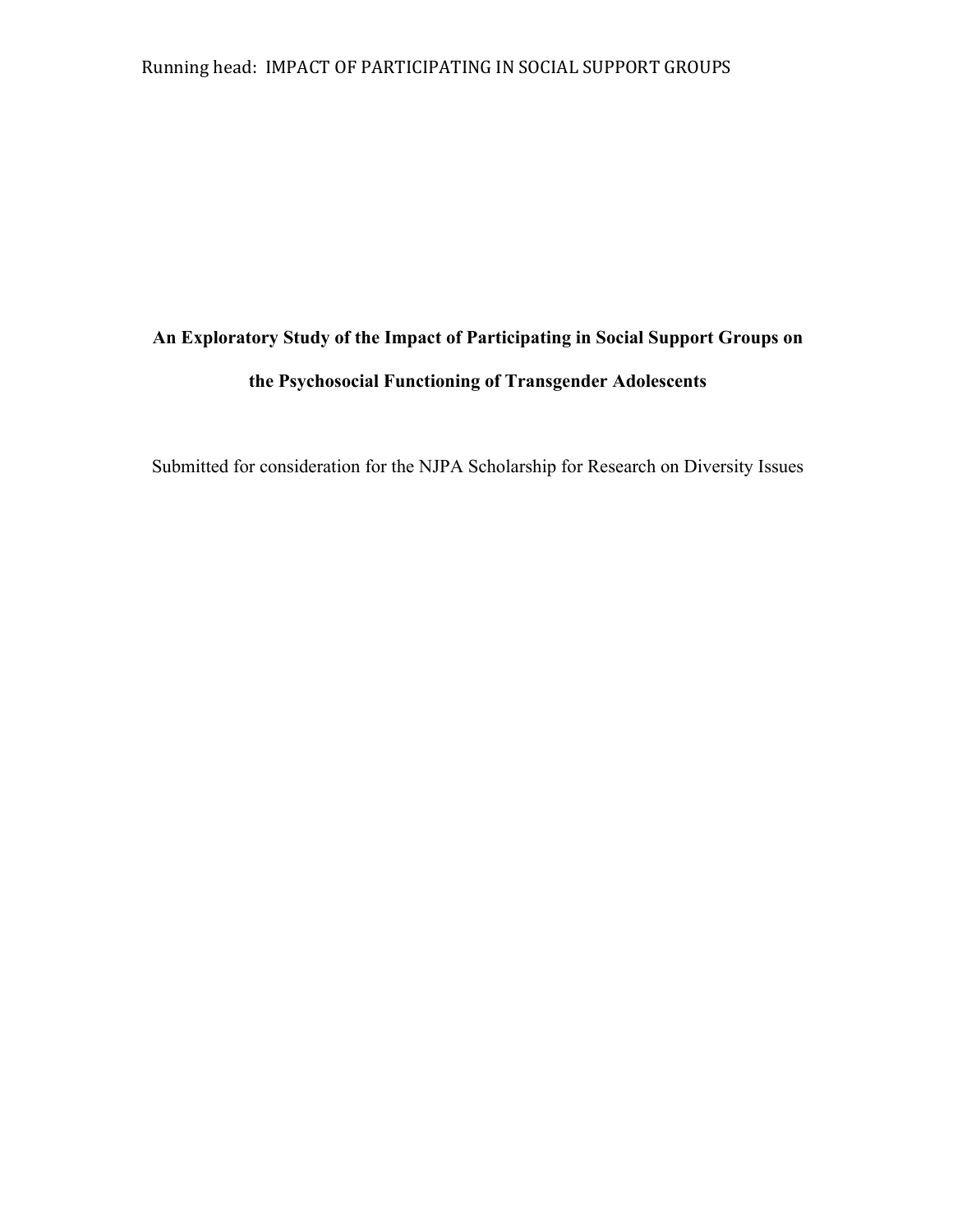Psychologists are tasked with implementing evidence-based interventions to address the psychosocial needs of transgender youth. One such response to meeting the needs of this underserved population is establishing gender-affirming spaces in the context of social support groups (SSGs). For transgender youth, subjected to hostile school climates and invalidating family environments, SSGs provide a surrogate community and serve as a protective factor to ameliorate the impact of marginalization and discrimination. Using an intersectionality framework, (Bowleg, 2012; Crenshaw, 1991) this study will explore the relationship between identity constructs and macro- and micro-level stressors; the psychosocial benefits derived from group participation; and the role of SSGs in helping transgender youth manage stress processes. This project promotes diversity in psychology by addressing the dearth of research regarding the experiences of transgender adolescents in groups and creating a framework to guide the implementation of culturally sensitive interventions.

Social support and peer connections play an integral role in adolescent development. Schools often create a context to foster these interpersonal relations (Danielsen, Samdal, Hetland, & Wold, 2009). However, transgender youth encountering negative school climates may not have an opportunity to develop supportive relationships. According to the Gay, Lesbian, & Straight Education Network's 2013 National School Climate Survey (Kosciw, Greytak, Palmer, & Boesen, 2014) three quarters of transgender youth reported feeling unsafe at school because of their gender expression, 60% reported being verbally harassed; 29% reported being physically harassed; and 15% reported being physically assaulted. Transgender youth often experience significantly higher rates of bullying, harassment, and substance use (Reisner,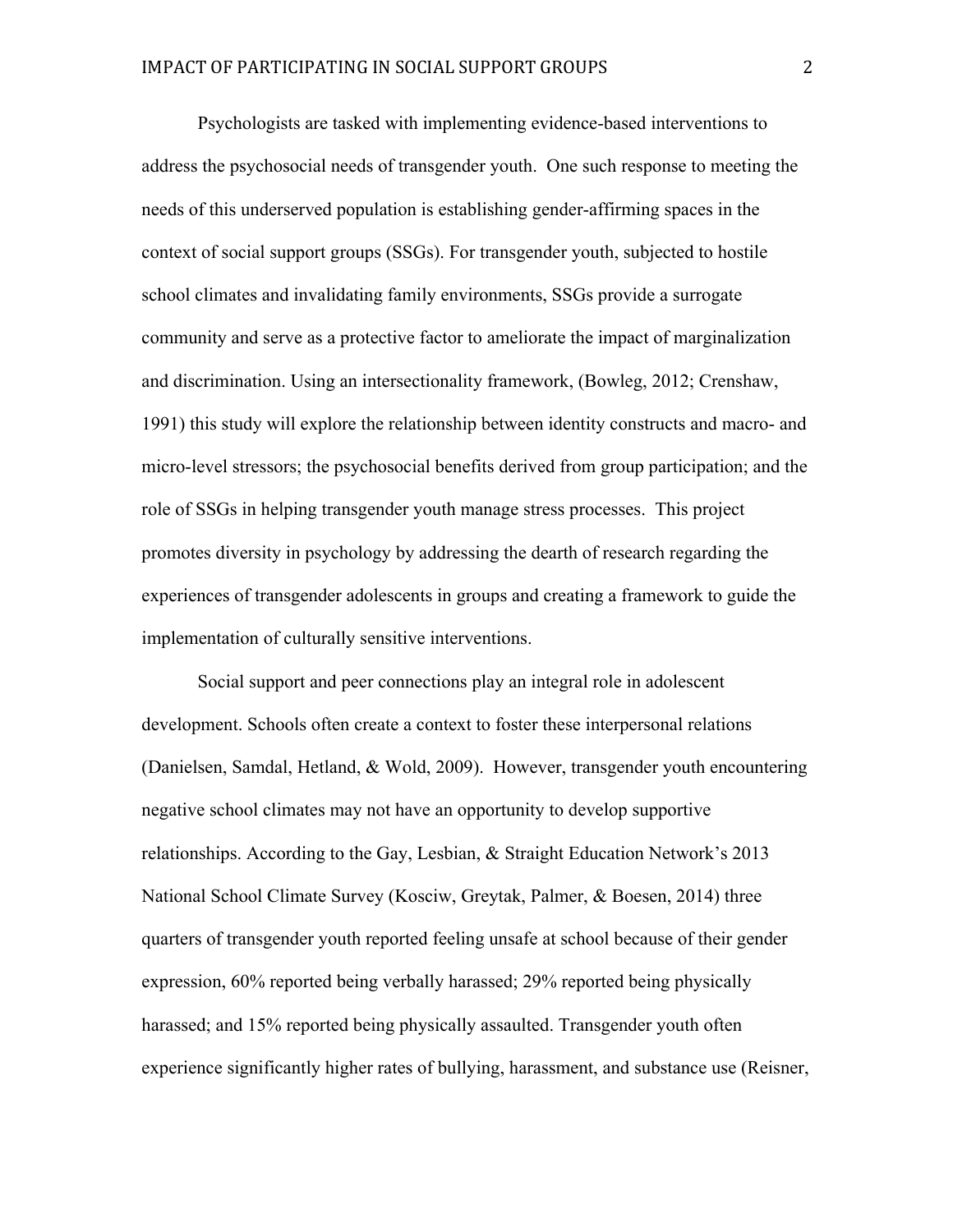Greytak, Parsons, & Ybarra, 2015). In addition to peer victimization, transgender adolescents are likely to encounter additional life stressors such as chronic unemployment, police harassment, homelessness, and incarceration (Garofalo, Deleon, Osmer, Doll, & Harper, 2006).

According to Meyer's Minority Stress Model (2003) increased exposure to external and internalized stressors (e.g. discrimination and internalized trans/ homophobia) increases risk for psychological and behavioral health problems. LGBT racial/ ethnic minorities are likely to experience greater psychological distress (Meyer, Dietrich, & Schwartz, 2008), as they are more susceptible to encountering racism from the dominant group; discrimination within their respective cultural communities; classism rooted in economic inequalities; and sexism as their gender identity and expression defies traditional binaries (Reck, 2009). No studies have explored the role of groups in helping transgender racial/ ethnic minority youth cope with stress processes that result from discrimination burden.

Transgender adolescents' marginalized identity and limited access to resources are inextricably linked to mental health disparities. Transgender youth may be three times more likely to experience anxiety, depression, suicidal ideation, and self-harming behaviors (Reisner,Vetters, et al., 2015). Depressive symptoms have been found to be correlated with higher needs for and dissatisfaction with social support, and lower levels of receiving social support (Nemoto, Iwamoto, & Bödeker, 2011).

LGBT youth groups, such as Gay Straight Alliances, were established to create supportive environments and have been found to improve psychosocial well being (Toomey, Ryan, Diaz, & Russell, 2011) as well as reduce suicide risk (Goodenow,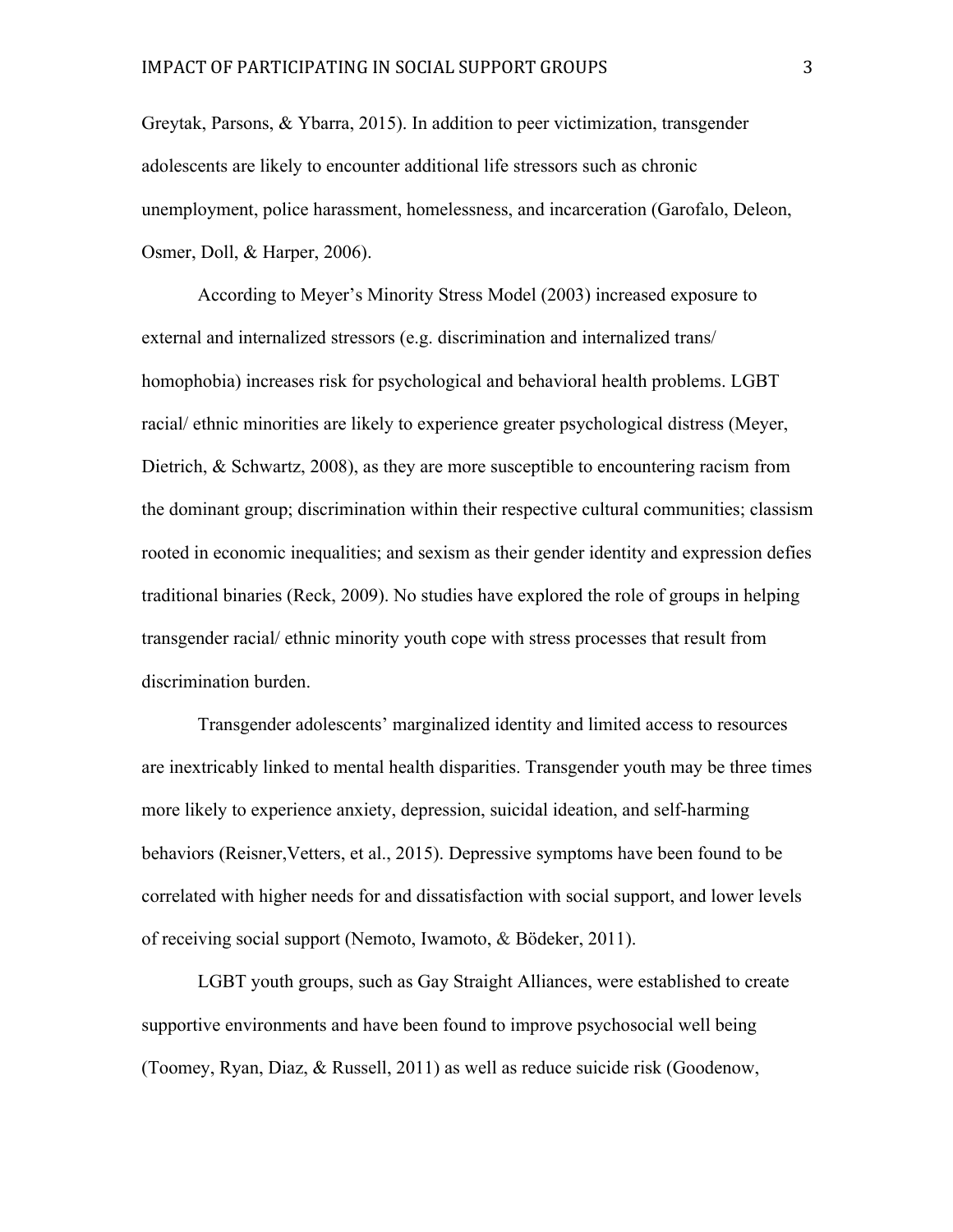Szalacha, & Westheimer, 2006). Unfortunately, in many LGBT groups transgender youth are underrepresented and may not have a space to discuss their unique concerns (e.g. transitioning) (McKinney, 2005). The marginalization of transgender youth within LGBT groups and the disproportionate rates of peer victimization and psychological problems have created a niche for psychologists to develop interventions specifically for this population (McGuire, Anderson, Toomey, & Russell, 2010). SSGs exclusively for transgender youth have been implemented in many mental health programs but no research has been done to examine the effectiveness of such interventions or explore group constructs that yield optimal outcomes for members.

Overall, peer support groups have been shown to be effective interventions for addressing a myriad of conditions (Helgeson & Gottlieb, 2000; Leung, Orrell, & Orgeta, 2015). For transgender adolescents, SSGs provide gender-affirming spaces where members coalesce around shared experiences. Group membership and peer affiliations create opportunities for youth to form instrumental relationships that increase their capacity to cope with negative school climates and other life stressors (McLaren, Schurmann, & Jenkins, 2015) while fulfilling their intrinsic desire for social connection (Leary & Cox, 2008).

Research has suggested that collective self-esteem, which can be derived from group participation, is positively correlated with individual self-esteem and negatively correlated with depression (Sharma & Agarwala, 2015). Given that group membership may enhance personal self-esteem, it is likely that SSGs create a space for transgender adolescents to develop coping skills to mediate stressors. The social connections derived from group participation provide individuals, particularly minorities, with a collective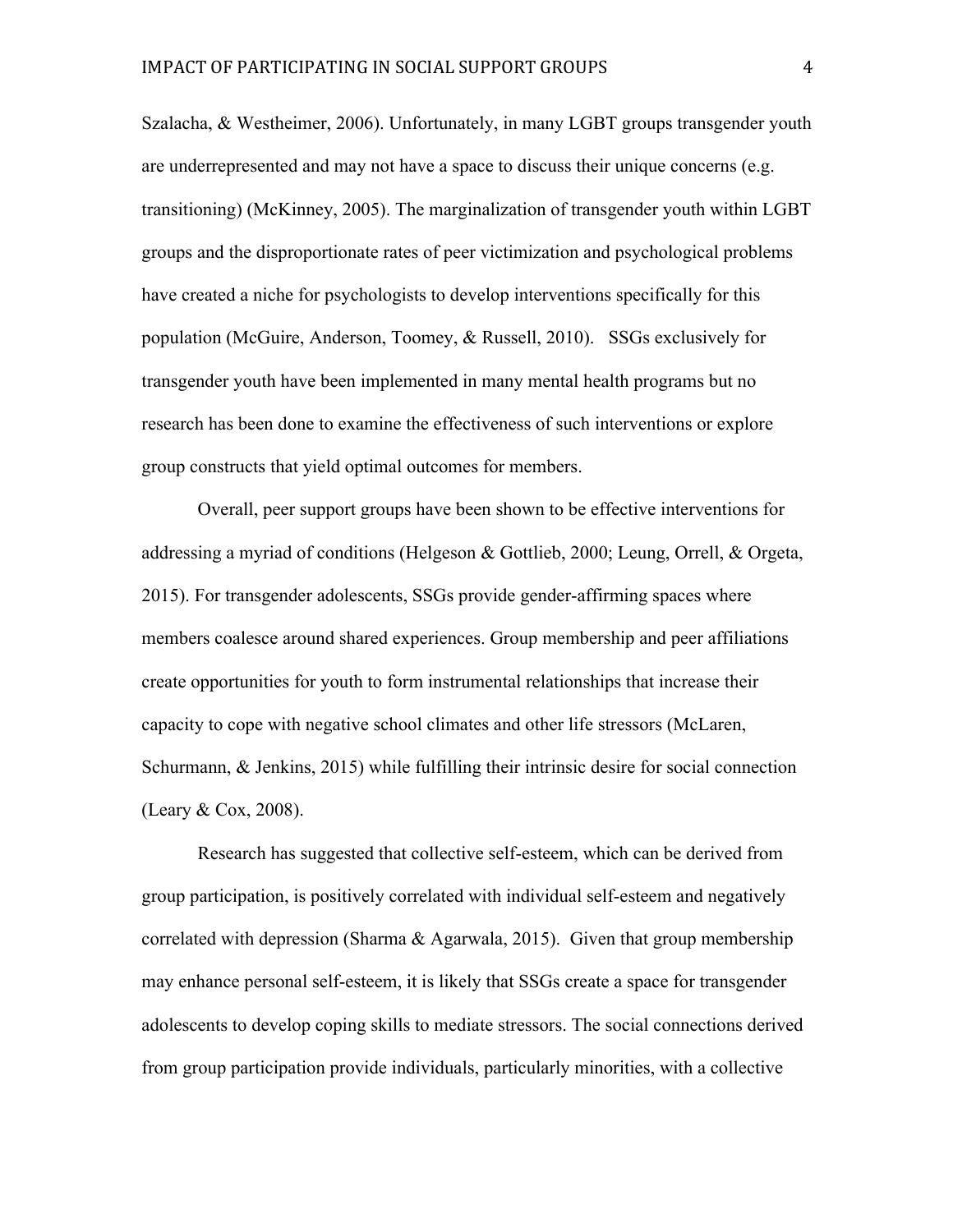process that members can use to explore and reconcile their identities (DiFulvio, 2011). The social and emotional connections formed among peers within SSGs can be conceptualized as attachment bonds (Mikulincer & Shaver, 2007). Individuals seek and maintain proximity to the group and use this network for support, comfort, and safety during times of distress and as a secure base for exploration (Boccato  $\&$  Capozza, 2011). These group-related constructs have yet to be studied in the context of support groups specifically for transgender adolescents.

This qualitative, exploratory study will use focus group methodology to facilitate in-depth, open-ended discussions with youth, ages 16-19, who have participated in SSGs for transgender adolescents. I will collaborate with three organizations that offer such groups, in Highland Park, NJ, Newark, NJ, and Staten Island, NY, to recruit a sample of racially/ ethnically diverse youth. Three focus groups will be held onsite at the community organizations.

Thematic analysis will be used to analyze data and extract themes from participant's responses. Using theoretical thematic analysis (Braun & Clark, 2006), a top down approach will be employed to code participants' responses for the research questions and map themes onto specific research questions. Responses will be analyzed to extract themes around the social and relational aspects of group participation. By examining social supports, peer connections, and group attachment, my hope is that this data will enhance clinicians' understanding of the role of SSGs in improving the psychosocial functioning of transgender adolescents.

## **Word count- 985**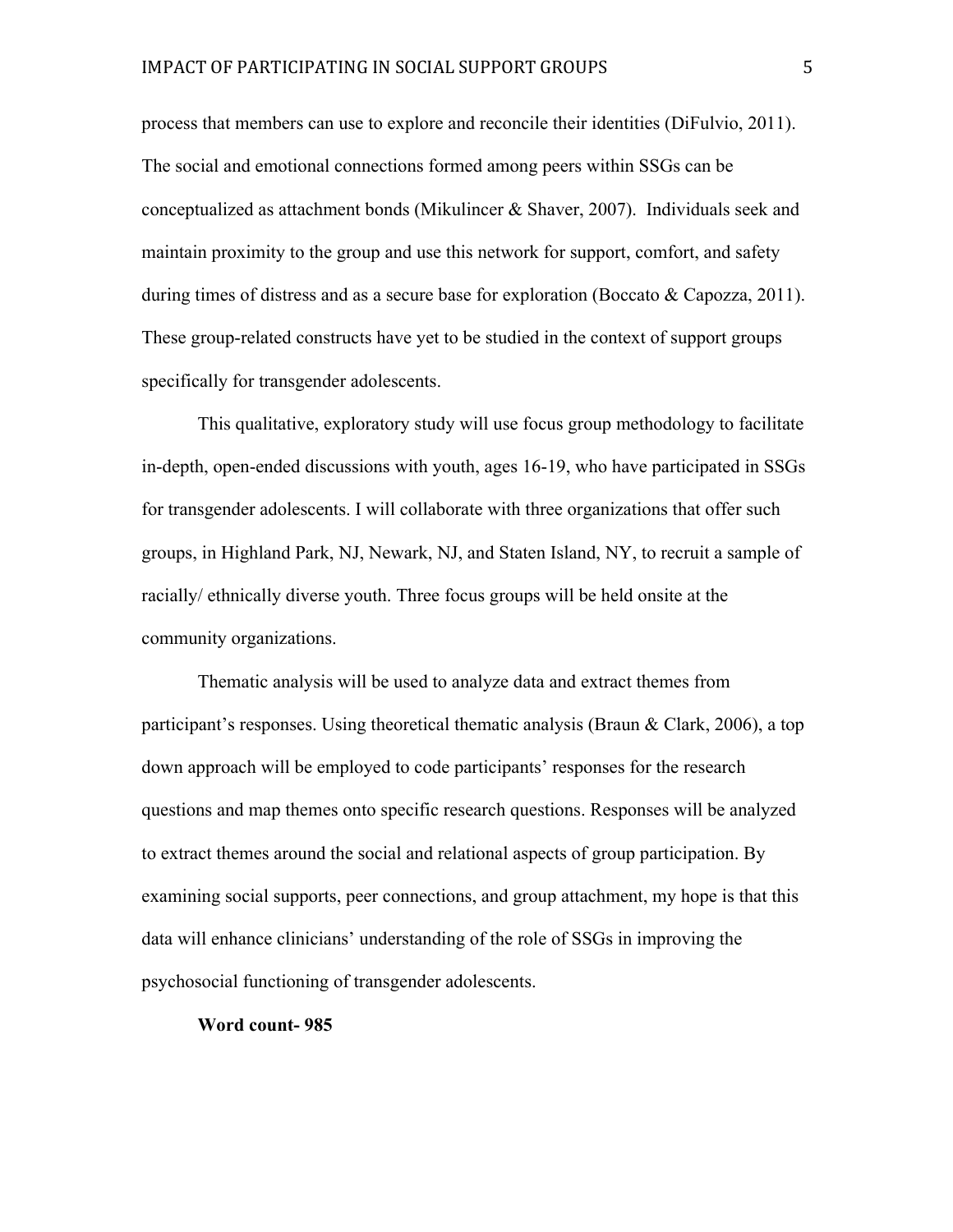## **References**

Boccato, G. & Capozza, D. (2011). Attachment styles and social groups: Review of a decade. *TPM - Testing, Psychometrics, Methodology In Applied Psychology*, *18*(1), 19-30.

Bowleg, L. (2008). When Black+ lesbian+ woman≠ Black lesbian woman: The methodological challenges of qualitative and quantitative intersectionality research. *Sex roles*, *59*(5-6), 312-325.

Braun, V., & Clarke, V. (2006). Using thematic analysis in psychology. *Qualitative research in psychology*, *3*(2), 77-101.

Crenshaw, K. (1991). Mapping the margins: Intersectionality, identity politics, and violence against women of color. *Stanford law review*, 1241-1299.

Danielsen, A. G., Samdal, O., Hetland, J., & Wold, B. (2009). School-related social support and students' perceived life satisfaction. *The Journal of Educational Research*, *102*(4), 303-320.

DiFulvio, G. T. (2011). Sexual minority youth, social connection and resilience: From personal struggle to collective identity. *Social Science & Medicine*, *72*(10), 1611- 1617.

Goodenow C, Szalacha L, Westheimer K. School support groups, other school factors, and the safety of sexual minority adolescents. Psychology in the Schools. 2006;43:573–589.

Helgeson, V. S., and Gottlieb, B. H. (2000). "Support Groups." In S. Cohen, L. G. Underwood, and B. H. Gottlieb (Eds.). *Social Support Measurement and Intervention: A Guide for Health and Social Scientists.* New York: Oxford University Press.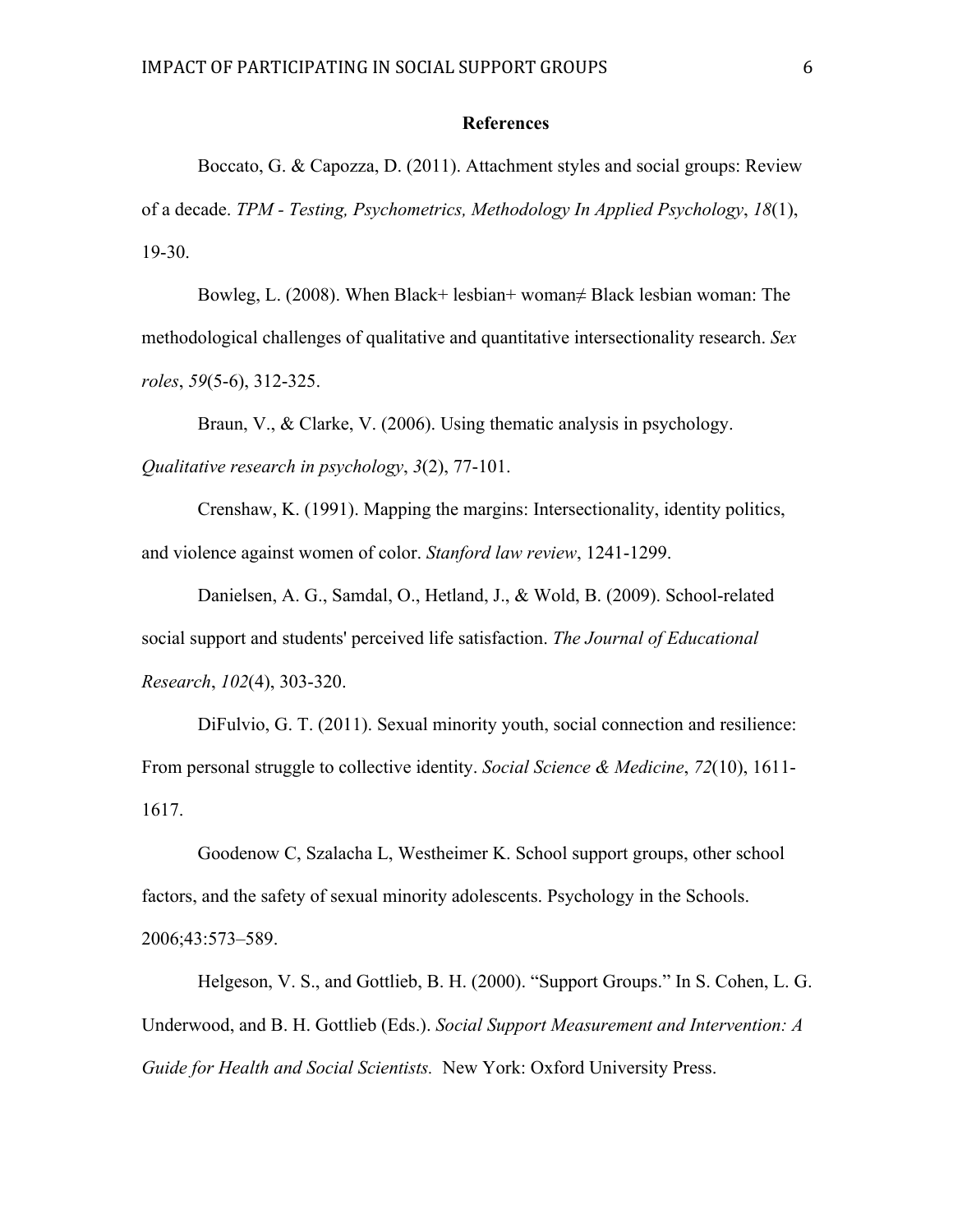Hendricks, M. L., & Testa, R. J. (2012). A conceptual framework for clinical work with transgender and gender nonconforming clients: An adaptation of the Minority Stress Model. *Professional Psychology: Research and Practice*, *43*(5), 460.

Kosciw, J. G., Greytak, E. A., Palmer, N. A., & Boesen, M. J. GLSEN. The 2013 National School Climate Survey: The experiences of lesbian, gay, bisexual and transgender youth in our nation's schools. New York: GLSEN; 2014.

Leary, M. R., & Cox, C. B. (2008). Belongingness motivation: A mainspring of social action. In J. Y. Shah (Ed.), Handbook of motivation science (pp. 27–40). New York, NY: Guilford.

Leung, P., Orrell, M., & Orgeta, V. (2015). Social support group interventions in people with dementia and mild cognitive impairment: a systematic review of the literature. *International journal of geriatric psychiatry*, *30*(1), 1-9.

McKinney, J. S. (2005). On the margins: A study of the experiences of transgender college students. *Journal of Gay & Lesbian Issues in Education*, *3*(1), 63-76.

McLaren, S, Schurmann, J &, Jenkins, M. (2015) The relationships between sense of belonging to a community GLB youth group; School, teacher, and peer connectedness; and depressive symptoms: Testing of a path model. *Journal of Homosexuality, 62*(12), 1688-1702, doi: 10.1080/00918369.2015.1078207

Meyer, I. (2003). Prejudice, social stress, and mental health in lesbian, gay, and bisexual populations: Conceptual issues and research evidence. *Psychological* 

Meyer, I. H., Dietrich, J., & Schwartz, S. (2008). Lifetime prevalence of mental disorders and suicide attempts in diverse lesbian, gay, and bisexual populations. *American Journal of Public Health*, *98*(6), 1004-1006.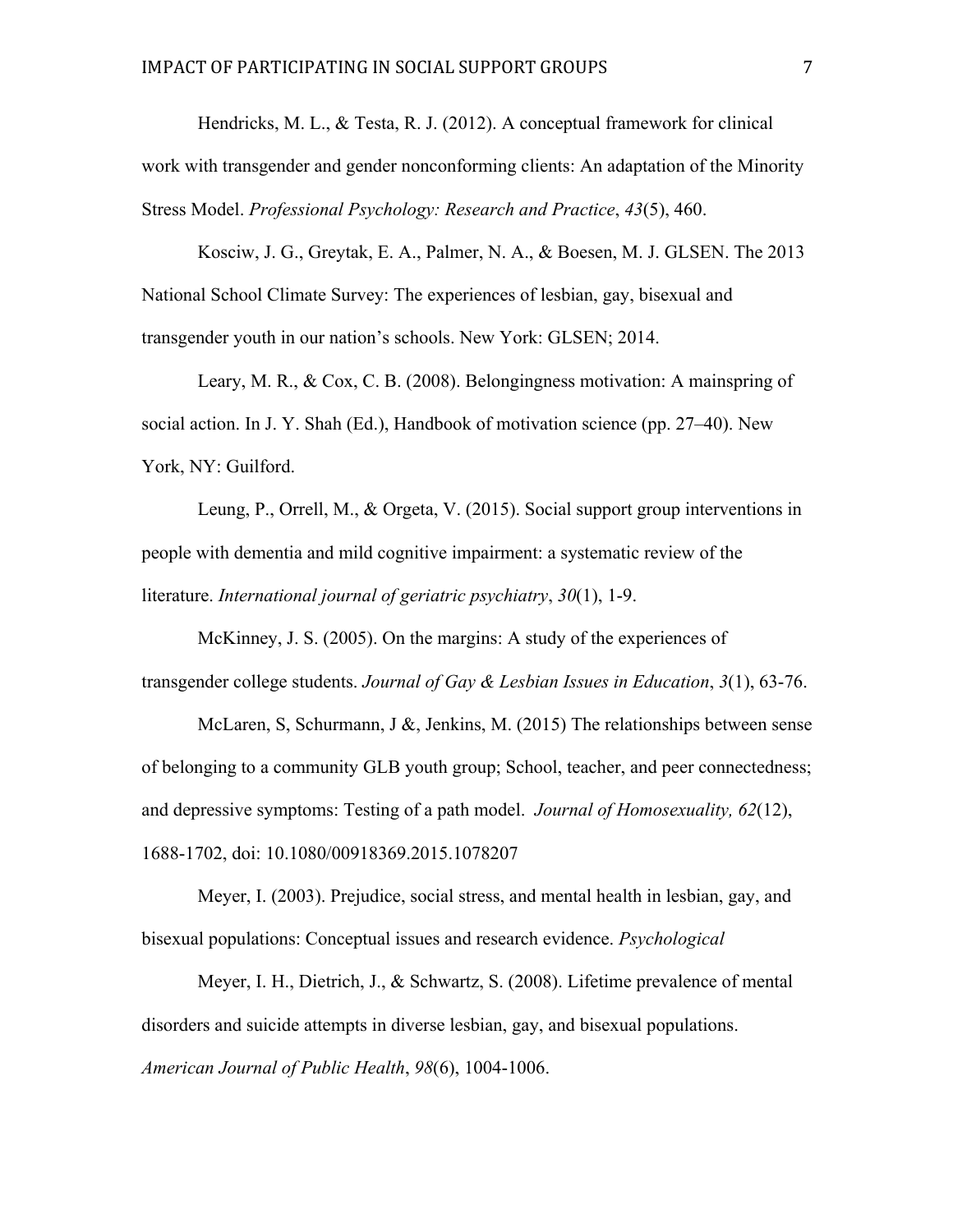Mikulincer, M. & Shaver, P.R. (2003). The attachment behavioral system in adulthood: Activation, psychodynamics, and interpersonal processes. In M.P. Zanna (Ed.), *Advances in experimental social psychology* (Vol. 35, pp. 53-152). New York: Academic Press.

Mikulincer, M. & Shaver, P. (2007). Attachment, group-related processes, and psychotherapy. *International Journal Of Group Psychotherapy*, *57*(2), 233-245.

Nemoto, T., Iwamoto, M., & Bödeker, B. (2011). Social support, exposure to violence and transphobia, and correlates of depression among male-to-female transgender women with a history of sex work. *American Journal Of Public Health*, *101*(10), 1980- 1988. doi:10.2105/AJPH.2010.197285

Reck, J. (2009). Homeless gay and transgender youth of color in San Francisco: "No one likes street kids"—Even in the Castro. *Journal of LGBT Youth*, *6*(2-3), 223-242.

Reisner, S. L., Greytak, E. A., Parsons, J. T., & Ybarra, M. L. (2015). Gender minority social stress in adolescence: disparities in adolescent bullying and substance use by gender identity. *The Journal of Sex Research*, *52*(3), 243-256.

Reisner, S. L., Vetters, R., Leclerc, M., Zaslow, S., Wolfrum, S., Shumer, D., & Mimiaga, M. J. (2015). Mental health of transgender youth in care at an adolescent urban community health center: a matched retrospective cohort study. *Journal of Adolescent Health*, *56*(3), 274-279.

Seng, J. S., Lopez, W. D., Sperlich, M., Hamama, L., & Meldrum, C. D. R. (2012). Marginalized identities, discrimination burden, and mental health: Empirical exploration of an interpersonal-level approach to modeling intersectionality. *Social Science & Medicine, 75*(12), 2437–2445.